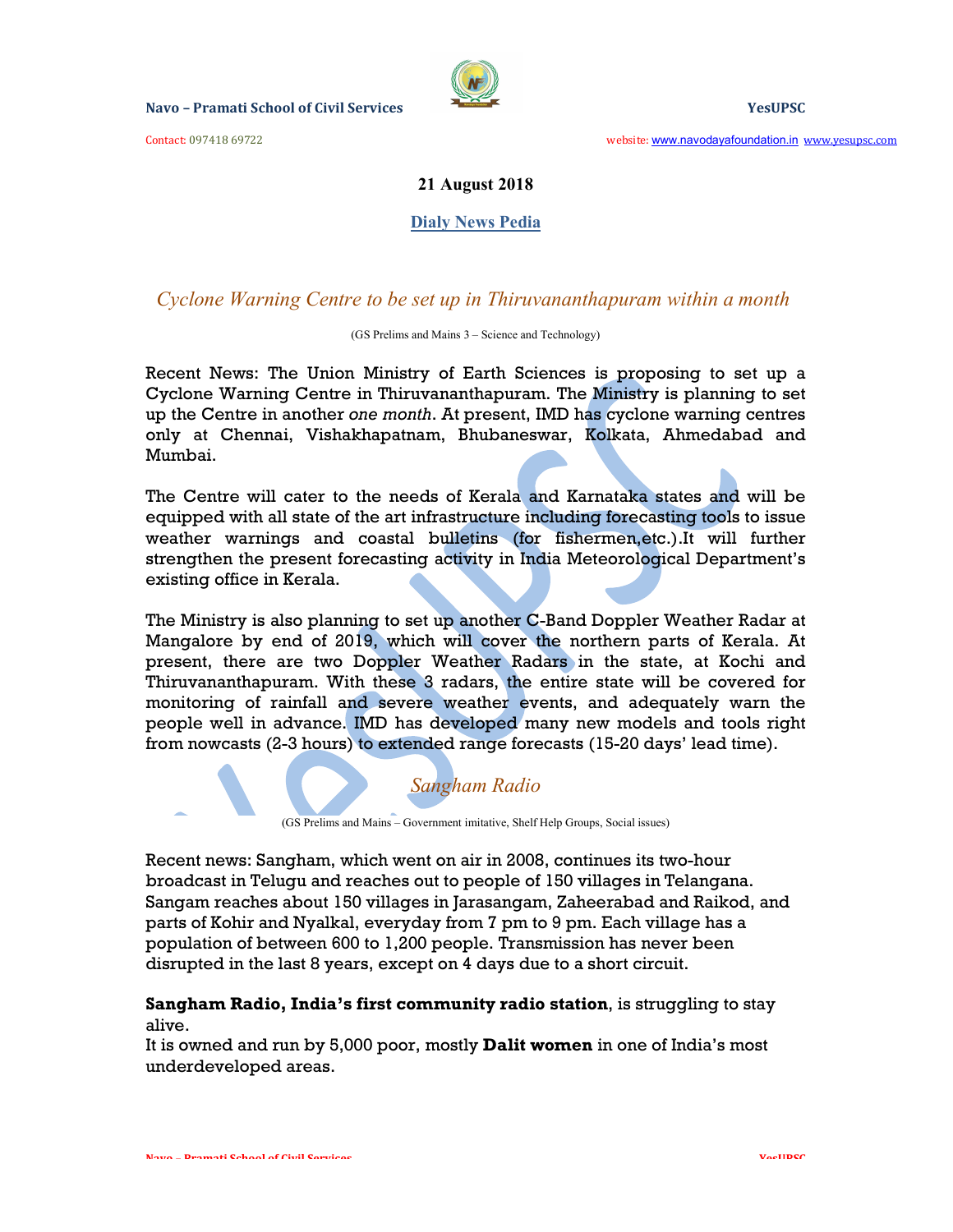

Contact: 097418 69722 website: www.navodayafoundation.in www.yesupsc.com

The radio station, an initiative of the Deccan Development Society (DDS), a local grassroots organisation, was started in 1998 in Machanoor village in Telangana's Sangareddy district.

President to inaugurate "International Buddhist Conclave 2018"

(GS Prelims and Mains1- Culture, International Relations)

The President of India Shri Ram Nath Kovind will inaugurate the "International Buddhist Conclave (IBC), 2018" in Vigyan Bhawan, New Delhi on 23rd August, 2018.The Conclave is being organized by the Ministry of Tourism in collaboration with the State Governments of Maharashtra, Bihar and Uttar Pradesh from 23rd - $26<sup>th</sup>$ August, 2018 at New Delhi and Ajanta (Maharashtra), followed by site visits to Rajgir, Nalanda and Bodhgaya (Bihar) and Sarnath (Uttar Pradesh). During the inaugural session of the Conclave, the Ministry will launch its website landofbuddha.in and a new film showcasing the Buddhist sites in the country

The Ministry of Tourism, Government of India, has been organizing the International Buddhist Conclave biennially. The earlier International Buddhist Conclaves were organized in New Delhi and Bodhgaya (February 2004), Nalanda and Bodhgaya (February 2010), Varanasi and Bodhgaya (September 2012), Bodhgaya and Varanasi (September 2014) and in Sarnath/Varanasi and Bodhgaya (October 2016).

International Buddhist Conclave 2018 will have a religious / spiritual dimension, an academic theme and a diplomatic and business component. Ministry of Tourism has invited senior leaders of various Buddhist sects, scholars, public leaders, journalists and international and domestic tour operators to increase footfalls to the Buddhist circuit in the country from other parts of the world, and participants from countries having significant Buddhist population including the ASEAN region and Japan.

# BIMSTEC

(GS Prelims and Mains 2 – International Relations)

Bay of Bengal Initiative for Multi-Sectoral Technical and Economic Cooperation (BIMSTEC) comprising Bangladesh, Bhutan, India, Myanmar, Nepal, Sri Lanka, Thailand

# Evolution of BIMSTEC

BIST-EC (Bangladesh, India, Sri Lanka, Thailand - Economic Cooperation) was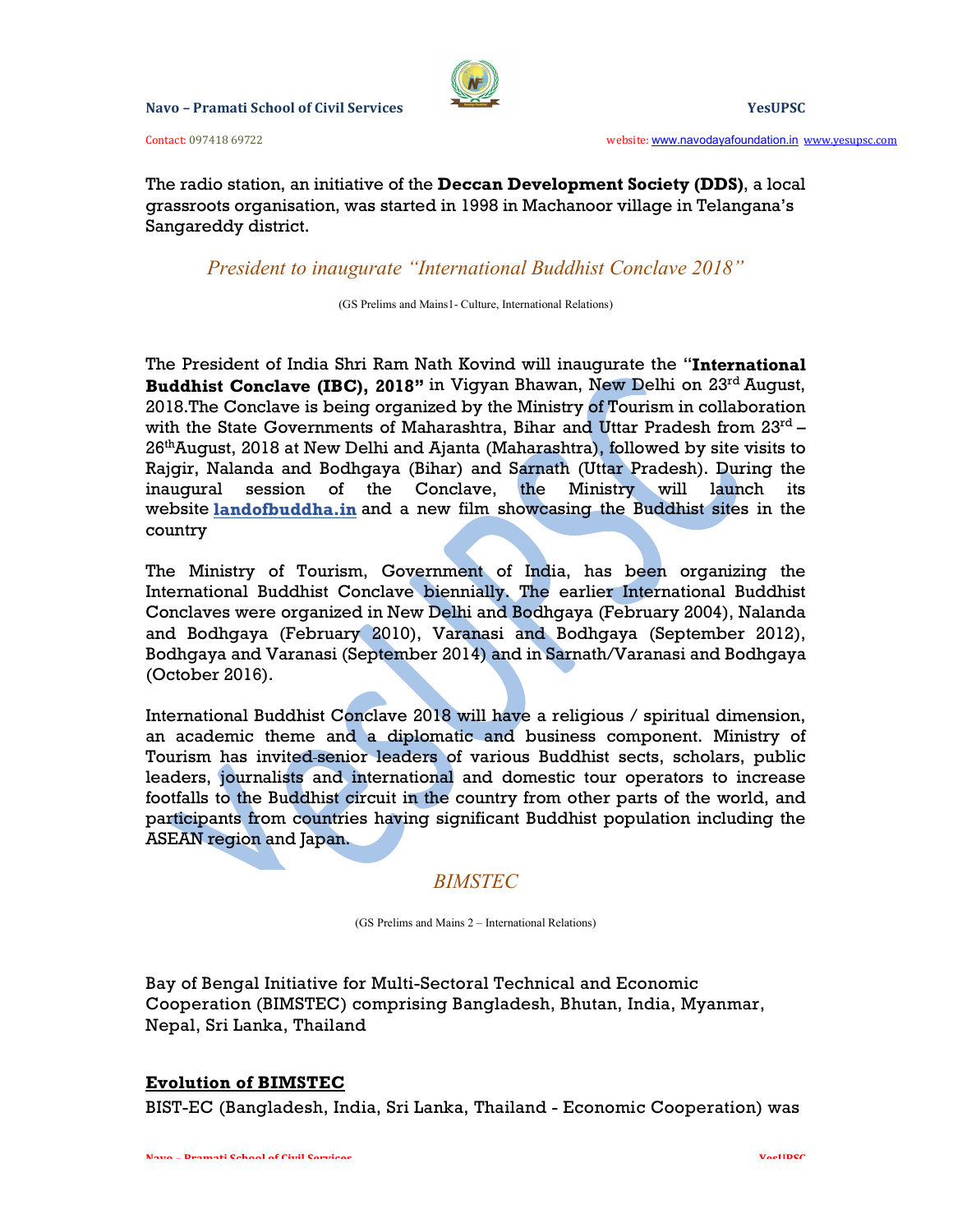

Contact: 097418 69722 website: www.navodayafoundation.in www.yesupsc.com

formed at a meeting in Jun 1997 in Bangkok. Myanmar was admitted in Dec 1997 and the organization was renamed as BIMST-EC. The grouping expanded when Nepal and Bhutan were admitted in Feb 2004. The grouping's name was changed to BIMSTEC (Bay of Bengal Initiative for Multi-Sectoral Technical and Economic Cooperation) at 1st Summit Meeting held in Bangkok in Jul 2004.

## Area of Cooperation

BIMSTEC has been steadily expanding its agenda. The grouping has identified 14 priority areas :transport and communication, tourism, environment and disaster management, Climate change, Fisheries, Agriculture, Public Health, Poverty Alleviation, Cultureand counterterrorism and transnational crime etc.

## Importance of BIMSTEC for India

For New Delhi, the BIMSTEC is an integral part of its ongoing efforts to map out new pathways of geo-economic cooperation among countries in the region, which it sees as part of its extended neighbourhood. Apart from the overarching vision of regional connectivity, what animates India's proactive role in BIMSTEC is the larger national goal of transforming north-eastern states by opening up fresh avenues of win-win opportunities. In fact, BIMSTEC, could be a potential game-changer for the north-eastern India's quest for prosperity. The states of India's northeast have shown a marked economic vibrancy, with the region clocking economic growth of 10% a year, which is faster than the country's average of about 5% a year.

# EDITORIAL

To read

Stay with RCEP

#### India must not take the easiest way out on the trade deal and walk out of talks

Negotiations on the Regional Comprehensive Economic Partnership, among 16 Asian and Pacific Ocean countries, have entered a decisive phase. Most potential member-countries of the grouping, that comprises the 10 ASEAN members and their Free Trade Agreement partners, Australia, China, India, Japan, New Zealand and Republic of Korea, would like to see a "substantive agreement" on the trade deal by the end of this year. At a meeting in Singapore, which is driving the effort as the current ASEAN chair, countries which still have issues with the outline of the agreements reached so far may be told politely to step aside and allow a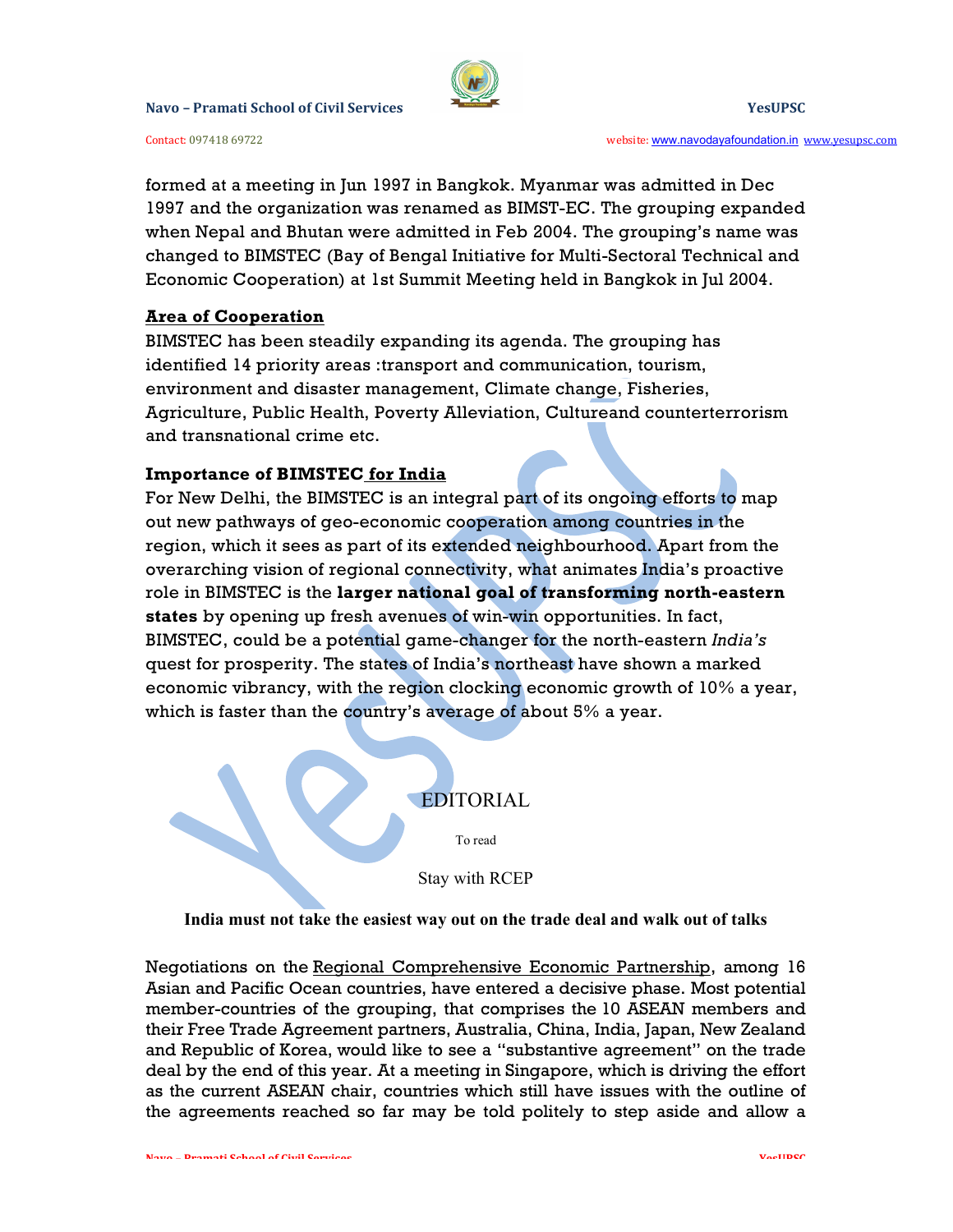

Contact: 097418 69722 website: www.navodayafoundation.in www.yesupsc.com

smaller group to go ahead with finalising the RCEP, with the option to join it at a later date. India is among the countries that will have to take a call at this point, and the government's decision to set up a group of four ministers to advise Prime Minister Narendra Modi on the path ahead indicates the seriousness of the situation. India's concerns with RCEP negotiations thus far are manifold, but some have been addressed. The first is the greater access Chinese goods will have to the Indian market, a problem given India's massive trade deficit. To circumvent this, given that India is the one country that doesn't have an FTA with China, the government has proposed a "differential market access" strategy for China, which others are inclined to accept. After the Wuhan summit, India and China have made progress on addressing the trade deficit, with China increasing access for Indian goods such as pharma and agricultural products. The second concern is about demands by other RCEP countries for <u>lower customs duties on a</u> number of products and greater access to the market than India has been willing to provide. On the other hand, the more developed RCEP countries such as Australia and Singapore have been unwilling to accommodate India's demands to liberalise their services regime and allow freer mobility of Indian workers.

Naturally, none of this is made easier by the fact that some of the RCEP countries, including India, are headed for elections next year, a point where governments traditionally turn protectionist. Despite these concerns, the government must take into account the deeper strategic pitfalls of either slowing down India's RCEP engagement or walking out of the talks at this stage. Doing so would cut India out of the rules-making process for the RCEP and give China further space in the regional trade and security architecture. At a time when the U.S. has broken from the global concord on multilateral trade agreements, an Indian walkout would endanger the united message that RCEP countries, which represent 40% of the global GDP, would wish to send out. It would also be a sharp departure from India's "Act East" slogan and its extended outreach to ASEAN.

# PRELIMS QUESTIONS

#### 1. Choose the correct statement regarding BIMSTEC

a. BIMSTC group comprises of Bangladesh, Bhutan, India, Nepal, Sri Lanka, Myanmar and Thailand.

b. It was established on 6 June 1997 through Bangkok Declaration. It is headquartered in Dhaka, Bangladesh.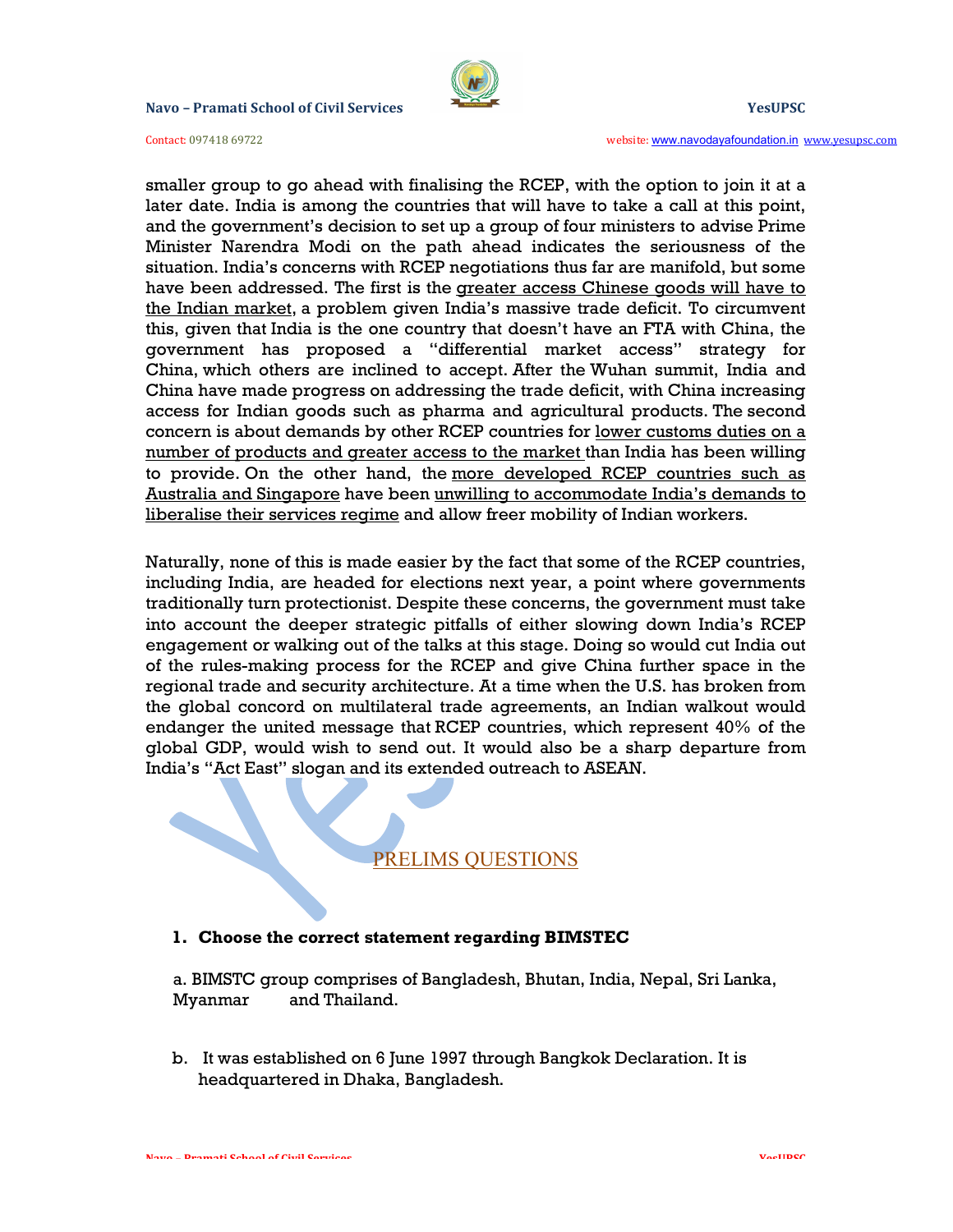

Contact: 097418 69722 website: www.navodayafoundation.in www.yesupsc.com

- c. BIMSTEC is the sub-regional group of eight countries in South Asia and South East Asia lying in littoral and adjacent areas of Bay of Bengal constituting contiguous regional unity.
- 1) a and b
- 2) b and c
- 3) c and a
- 4) All the above
- 2. "International Buddhist Conclave (IBC) is being organized by the Ministry of Tourism in collaboration with the which of below State **Governments .**<br>a. Tamilnadu, Karnataka and Telangana.
	-
	- b. Telangana, Goa and Punjab.
	- c. Maharashtra, Bihar and Uttar Pradesh.
	- d. Telangana, Maharashtra and Goa.

# 3. Recently which ministry is proposing to set up a Cyclone Warning Centre in Thiruvananthapuram

- a. Ministry of Science and Technology
- b. Ministry of Earth Science
- c .Ministry of Environment and Climate change
- d. Ministry of Home affairs

# 4. Which of the following statement is true regarding sangham radio

a. Sangham Radio, India's first community radio station, is struggling to stay alive. b. It is owned and run by 5,000 poor, mostly Dalit women in one of India's most underdeveloped areas.

c. It caters to the Sangham (self-help groups) of underprivileged, rural women.

1. a and b

2. a and c